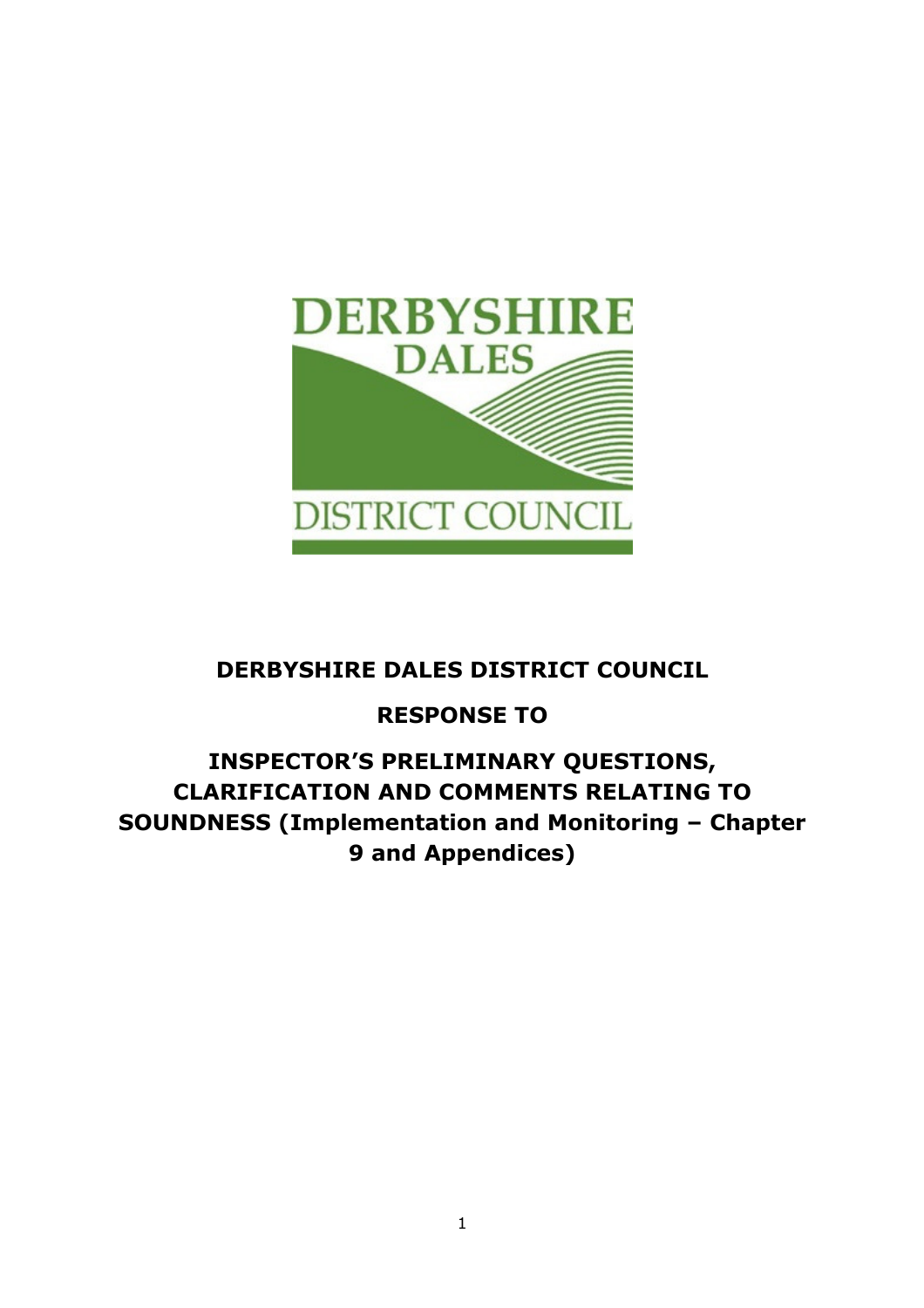## DERBYSHIRE DALES LOCAL PLAN EXAMINATION

## INSPECTOR'S PRELIMINARY QUESTIONS, CLARIFICATON AND COMMENTS RELATING TO SOUNDNESS (Implementation and Monitoring – Chapter 9 and Appendices)

#### Introduction

1. The purpose of this note is to seek clarification from the Council on a number of matters relating to Chapter 9 of the Local Plan and the Appendices. These matters have emerged from my preparation so far, including assessing representations.

#### Implementation and Monitoring

2. Paragraph 9.2 implies that there will be further development plan documents but the assumption was that this document is the sole local plan for the district. If the reference is intended to refer to reviews of the Plan then this should be made clear.

#### District Council Response

The District Council anticipates that future revisions to the Local Plan will come forward through a Local Plan review. It is not the intention of the District Council to produce any further Development Plan Documents. The District Council will prepare a modification prior to commencement of the hearing sessions in order to clarify this point.

The District Council also note the Inspectors similar comments in IN02 (Paragraph 22) - "On page 1 it would be useful to confirm the scope of the LP in the sense that it will be the sole LP for the District as supported by paragraph 153 of the Framework and there is not an intention to produce any additional development plan documents other than any Neighbourhood Plans that might come forward. "

In response to this comment, the District Council will be suggesting modifications to confirm the scope of the Local Plan on page one and further clarification that it is not intended to produce any additional development plan documents.

3. The column titles in Table 7 are not consistent. It is assumed that those included on the  $1<sup>st</sup>$  page of the table should be carried through to the remaining pages. The table will need to be adjusted to take into account any Modifications to policies.

## District Council Response

This is a typographical error. The District Council will prepare a modification prior to commencement of the hearing sessions. The District Council will also adjust the table to take account of modifications to policies.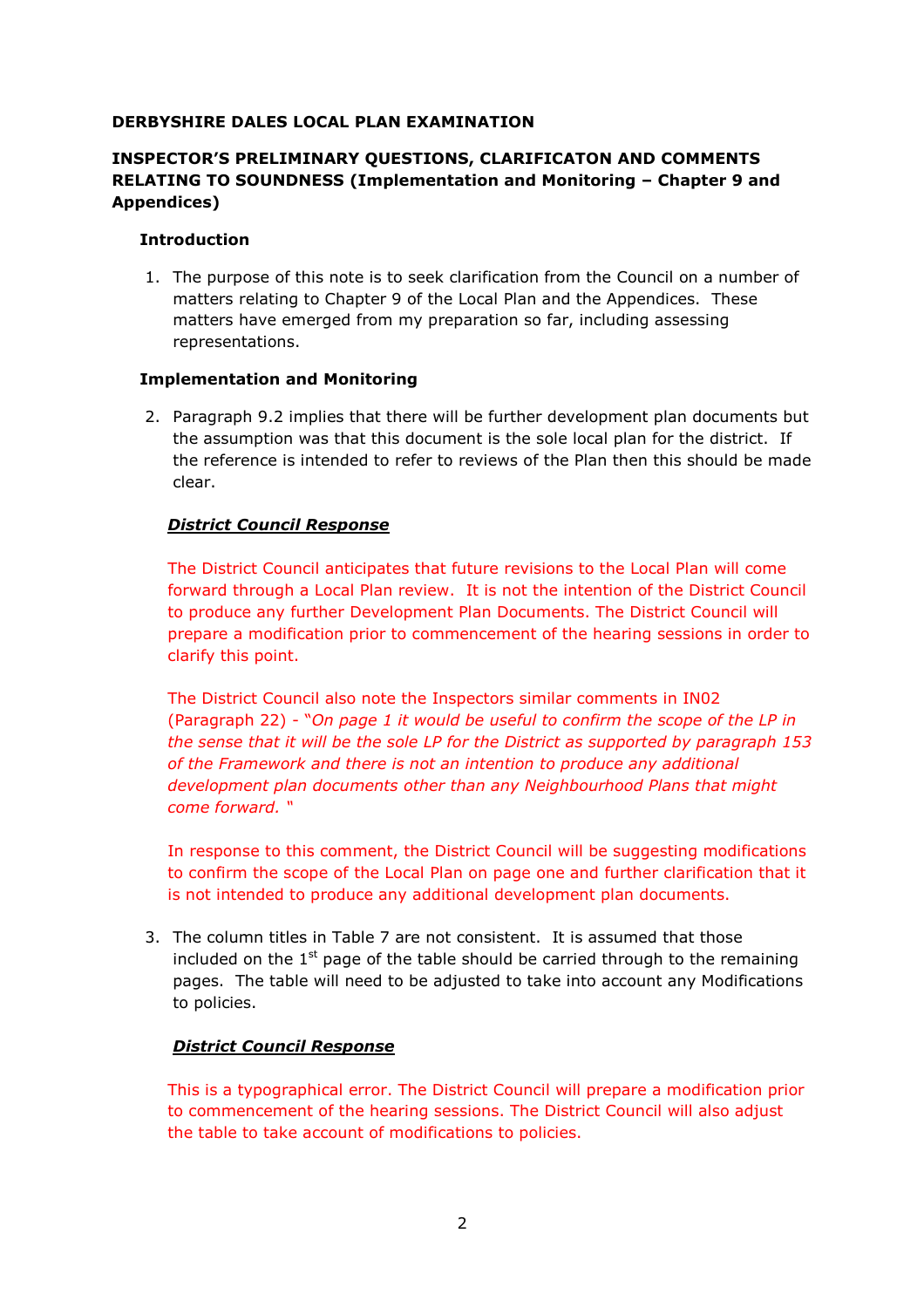4. In terms of Table 8 indicators and targets should be specific and measurable. Are the Council satisfied that this is the case?

## District Council Response

The District Council is satisfied that the indicators identified in Table 8 are both reasonable and specific and can be practically used to measure the implementation of polices in the Local Plan. However, the District Council is prepared to review the indicators and targets should the Inspector consider this to be necessary.

- 5. I have some detailed comments on Table 8 at this stage but more comments are likely to arise as the examination proceeds:
	- a. The target for Policy S3 does not appear to be challenging in that significantly more development should take place in higher tier settlements.

## District Council Response

The Inspectors comments are noted. The target for Policy S3 intends to measure the differentiated rate of development between the settlements in the hierarchy ensuring the implementation of the Policy reflects the Policy intent.

However, in order to make this target more specific, the monitoring indicator could be 'number of planning applications approved for dwellings outside higher tier settlements (Tiers 1, 2 and 3)'. The target could be set to 'annually reduce the number of approvals for residential development in tiers 4 and 5'.

The District Council will prepare a modification prior to commencement of the hearing sessions in order to clarify this point.

b. The indicators and targets for Policies S8, S9 and S10 do not line up.

## District Council Response

The District Council assumes the Inspector is referring to matters of presentation as opposed to the content. In regard to presentation, this is a typesetting matter which the District Council will amend.

In regard to content, the District Council consider the indicators and targets for Policies S8 and S9 to be aligned. The indicators and targets for Policy S10 are different from Policies S8 and S9; this is intentional to reflect the differentiated policy approach to the Rural Parishes Development Strategy. However, the absence of an employment indicator and related target is noted and the District Council will prepare a modification prior to commencement of the hearing sessions in order to address this point.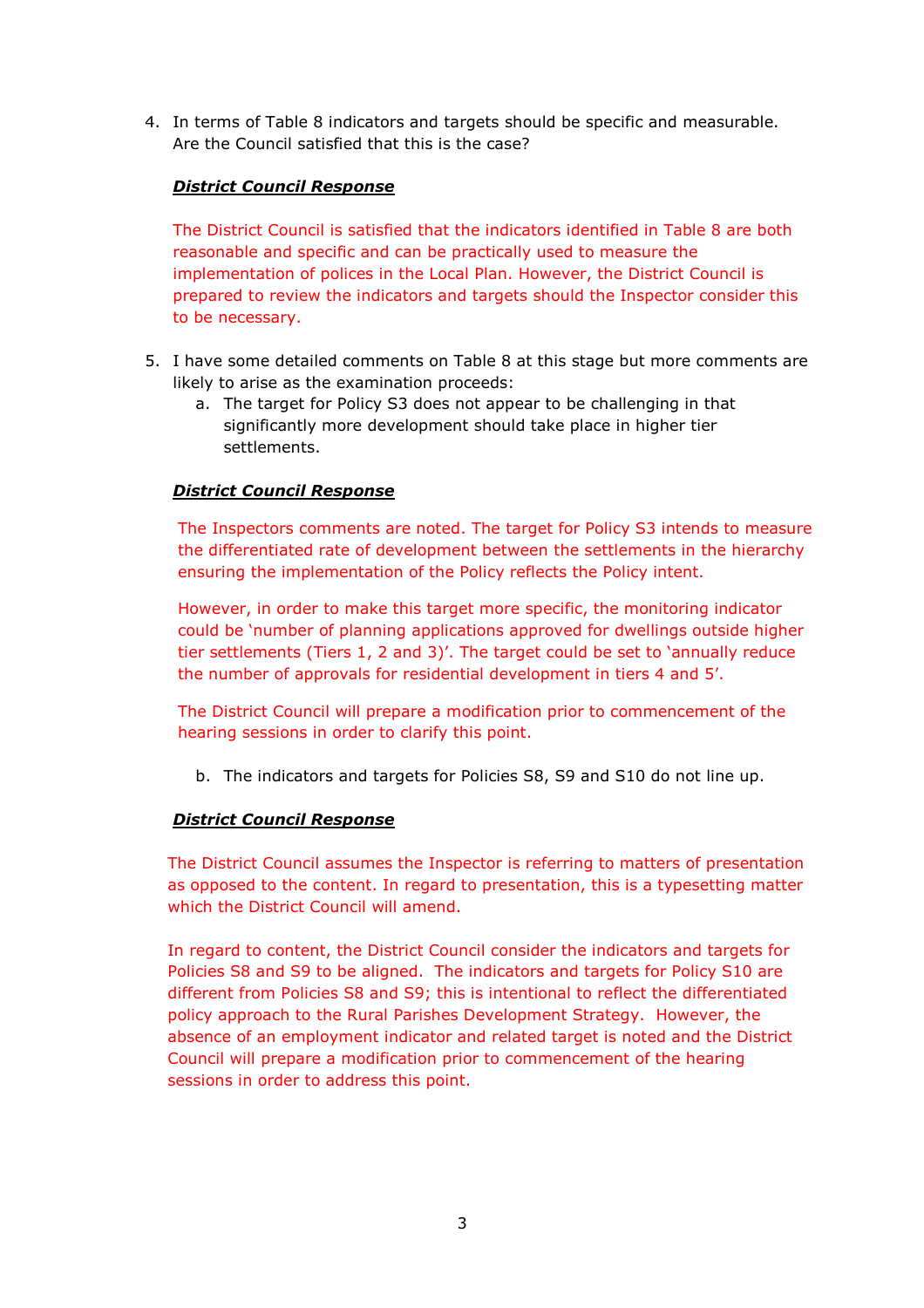c. The indicator for Policy PD5 should refer to PD5 not PD1.

### District Council Response

This is a typographical error. The District Council will prepare a modification prior to commencement of the hearing sessions.

d. The indicator for PD9 should refer to pollution and unstable land not flooding and water quality.

#### District Council Response

The District Council will prepare a modification prior to commencement of the hearing sessions to address this point.

e. The targets for Policies HC3, HC12, HC17, HC18, EC5 and EC10 remain 'to be determined'.

#### District Council Response

Policy HC3 – In response to the Inspectors previous questions on this policy (EX/06 – Q7), the District Council set out the reasons why no specific target has been set within the Local Plan for self-build developments. Whilst the number of self-build developments can easily be monitored through annual housing land availability assessments and planning permissions granted, no specific target is proposed.

Policy HC12 - The District Council propose that the target should be to increase the amount of accommodation available for older people to help sustain their independence. The District Council will prepare a modification prior to commencement of the hearing sessions to address this point.

Policy HC17 - The District Council propose that the target should be to ensure that there is no net reduction in the provision of sports, cultural, leisure and recreational facilities during the plan period. The District Council will prepare a modification prior to commencement of the hearing sessions to address this point.

Policy HC18 - The District Council propose that the target should be to increase the number of residential developments that are served by public transport services during the plan period. The District Council will prepare a modification prior to commencement of the hearing sessions to address this point.

Policy EC5 – The District Council propose that the target should be to enable the redevelopment of all Industrial Legacy sites during the plan period. The District Council will prepare a modification prior to commencement of the hearing sessions to address this point.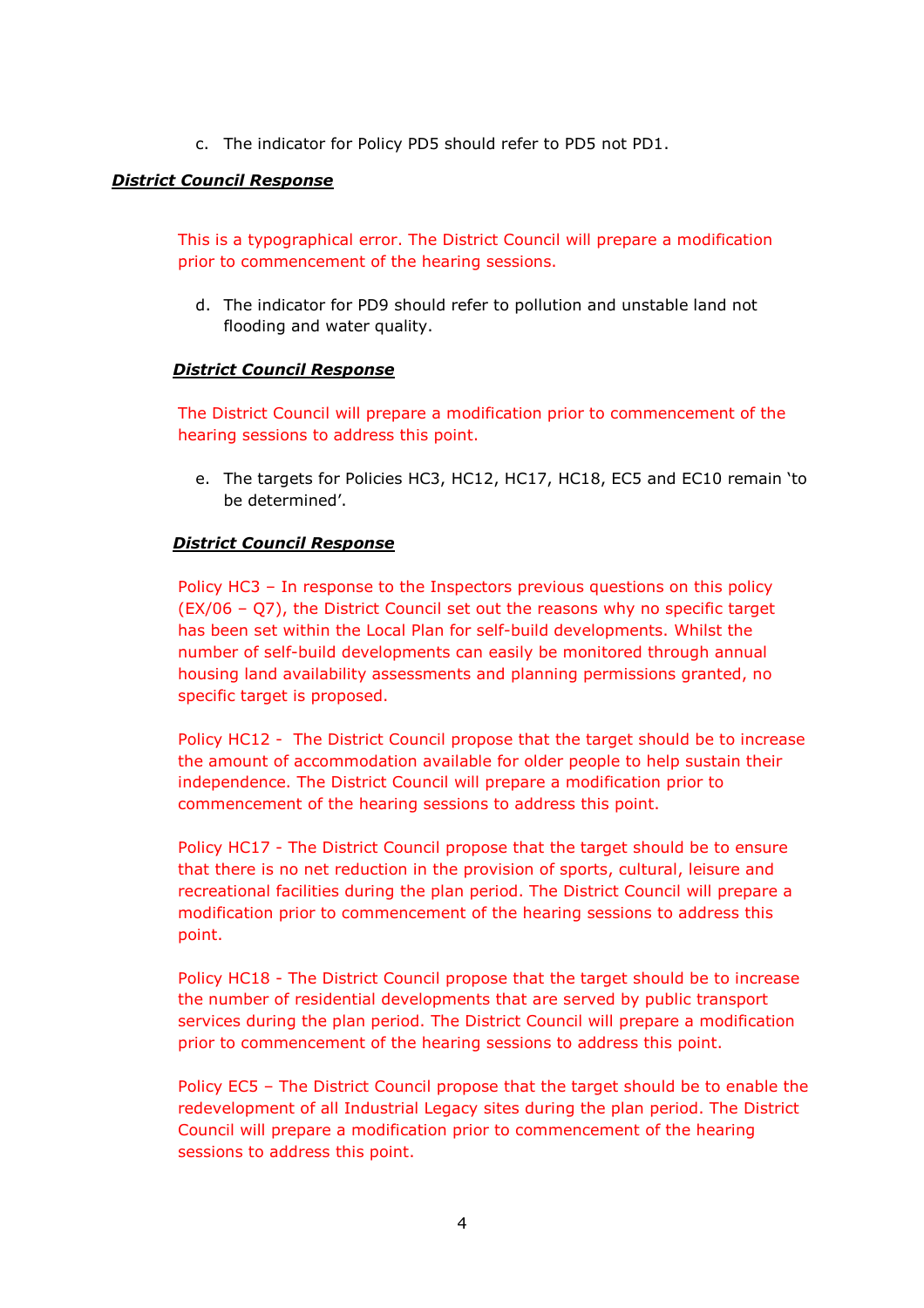Policy EC10 - The District Council propose that the target should be to increase the number of farm diversification schemes approved during the plan period. The District Council will prepare a modification prior to commencement of the hearing sessions to address this point.

f. The target for Policy EC2 needs to be updated to refer to the 2013-2033 plan period.

### District Council Response

The District Council will prepare a modification prior to commencement of the hearing sessions to address this point.

g. The indicator for Policy EC9 should refer to Policy EC9 not EC10.

#### District Council Response

The District Council will prepare a modification prior to commencement of the hearing sessions to address this point.

#### Appendices

6. Should the Glossary refer to LEP and S106 obligations?

#### District Council Response

The District Council consider that the Glossary should include a reference to the LEP and S106 obligations. The District Council will prepare a modification prior to commencement of the hearing sessions to address this point.

7. The definition of major development needs to be updated to reflect the 2015 Development Management Procedure Order.

#### District Council Response

The District Council will prepare a modification prior to commencement of the hearing sessions to address this point.

8. The definition of Rural Exception Sites is not consistent with Policy HC5 which enables open market housing in exceptional circumstances.

#### District Council Response

The District Council will prepare a modification prior to commencement of the hearing sessions to address this point.

9. Comments on, and questions about, the Housing Trajectory (Appendix 3) were made in Preliminary Questions (1) dated 7 February.